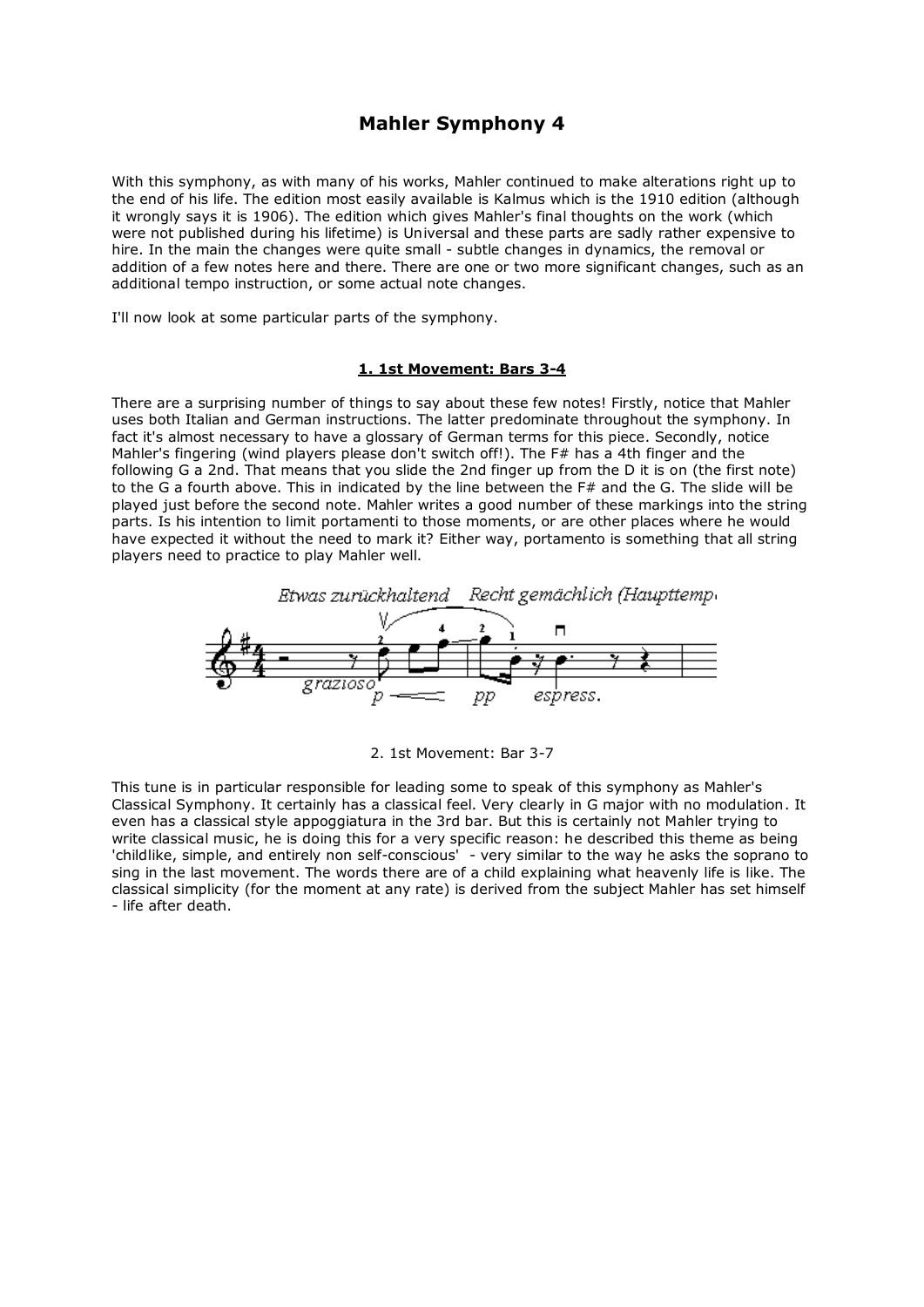

3. 1st Movement: Bar 27

The way in which Mahler treats dynamics is very far from world of Haydn and Mozart. Here is a simple example. The top two staves are the woodwind, the lower two the strings. They play exactly the same chords, but the fp is in a different place. Mahler is playing with the colours he can get from an orchestra. This is difficult to achieve, given the large string sections employed by symphony orchestras - perhaps smaller sections would aid this type of balancing problem.



4. 1st Movement: Bars 115-9

The feeling of jolliness in this movement is only superficial. Here the first violins play an extraordinarily neurotic line. All is not well in Paradise!

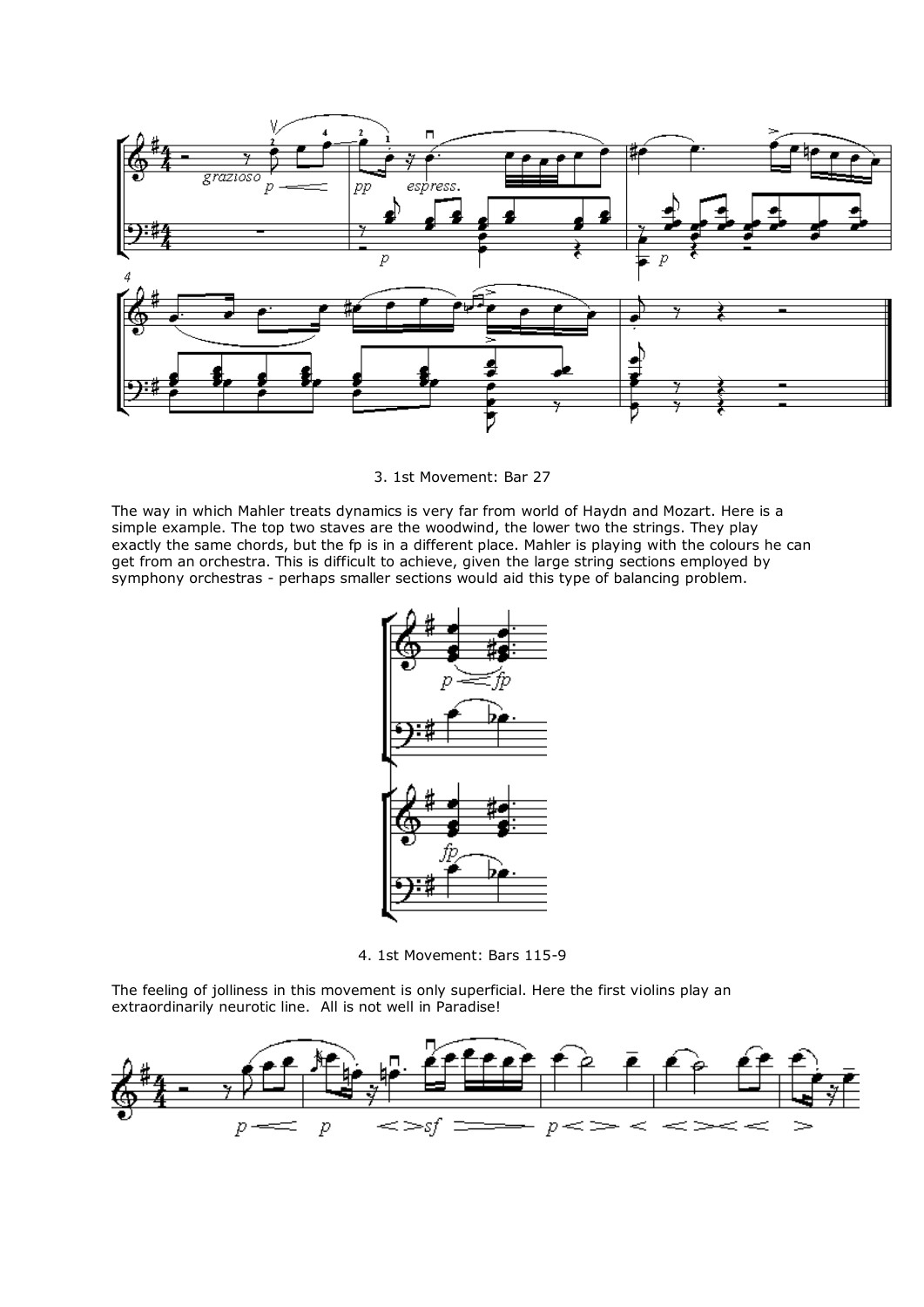## 5. 1st Movement: Bars 224-8

Here, in the 3rd trumpet part, Mahler makes a reference forward to the beginning of his 5th Symphony – this looking forwards (or backwards) is a technique he used a good number of times in his works.



6. 1st Movement: Bars 292f

Mahler used commas in two ways. Sometimes they show phrasing (i.e. the note before is shortened), and sometimes, as here, they indicate a small break in the flow of the music (he sometimes uses the German word luftpause).



# **2nd Movement**

This movement is something of a Todtentanz (dance of death) in which a solo violin, tuned a tone higher than normal, weaves a devilish tune. For all Mahler's innovations it is perhaps surprising to note that its structure is very regular.

## 7. 2nd Movement: Bars 6-10

Here is the opening gambit of the solo violin. Note that it will sound in the key of Eb, not Db as it is written. Notice the dynamic surges which give it a wild feel. The instructions mean 'Driven (like a fiddle)'. Undoubtedly Mahler is not after refinement here but an affect. For that reason I would suggest the player use an open E string (a very rare thing to do) giving a brasher, and more rustic feel (surely implied by the word Fidel).



8. 2nd Movement: Bars 9

The second section of this movement is a ländler. That is a triple-time dance of Austrian origin, thought to be the forerunner of the waltz. It is however of a more rustic nature, and without the anticipated second beat so characteristic of the Viennese waltz. Here Mahler does the ländler in his own style by giving it 3 bar phrases. The opening bar (for the 1st clarinet) is a kind of 'Get Ready!' signal to the 'dancers'. This needs playing with real precision, and just a touch of swagger!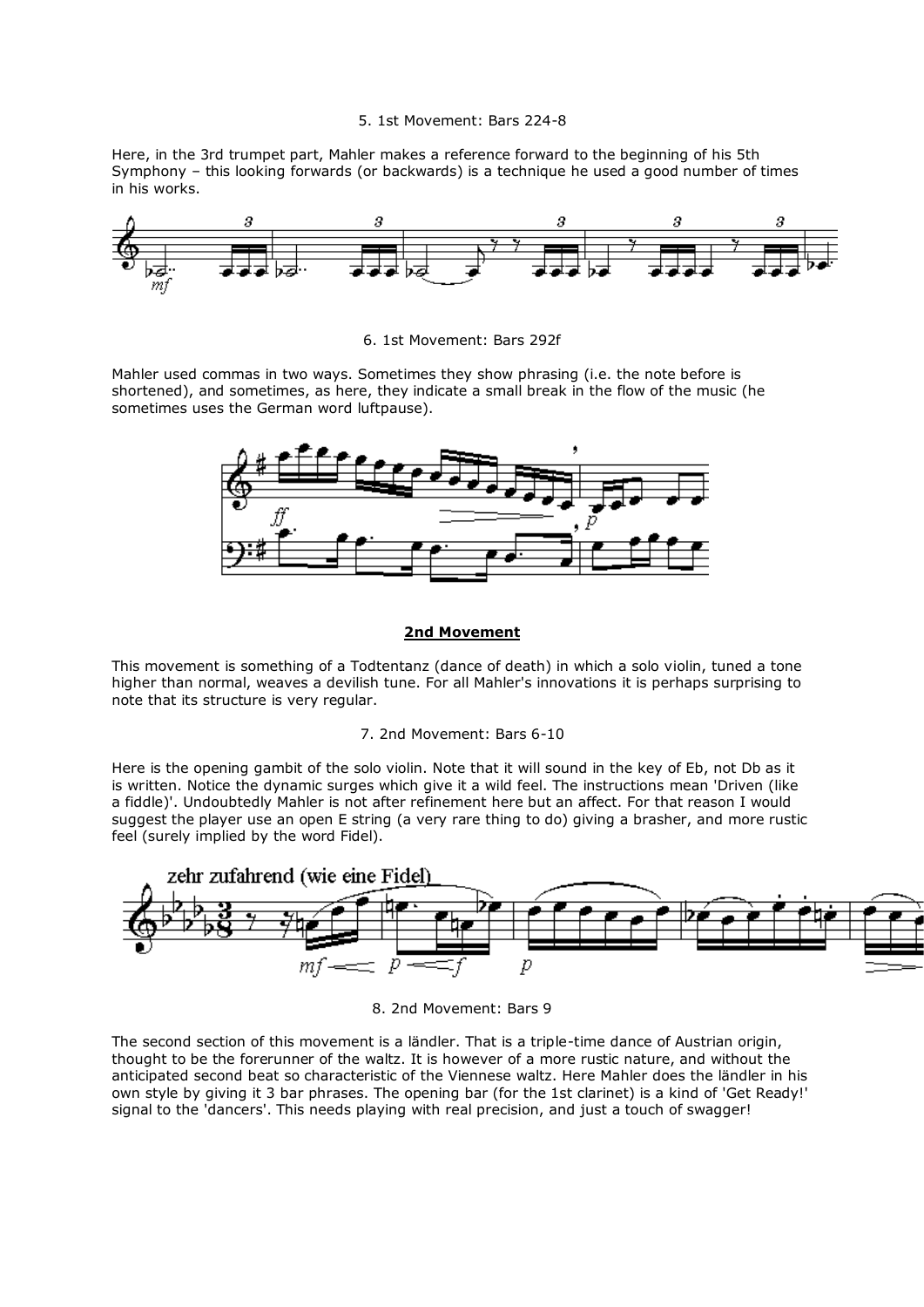

9. 2nd Movement: Bar 34-6

In the same Ländler section Mahler marks the 2nd and 3rd clarinets to hold the ends of their instruments up high - 'bells up' (Schalltr. Auf). It's both to give extra volume and also to add a small 'choreographic' element to the proceedings. Mahler also uses this marking at times for oboes, horns, and trumpets.



10. 2nd Movement: Bar 332-5

Towards the end of the movement Mahler wonderfully underlines its 'devilish' tone. Over a pedal C he gives the horns a fanfare in Gb. He thus emphasises a tritone - the *diabolus in music* (devil in music)!

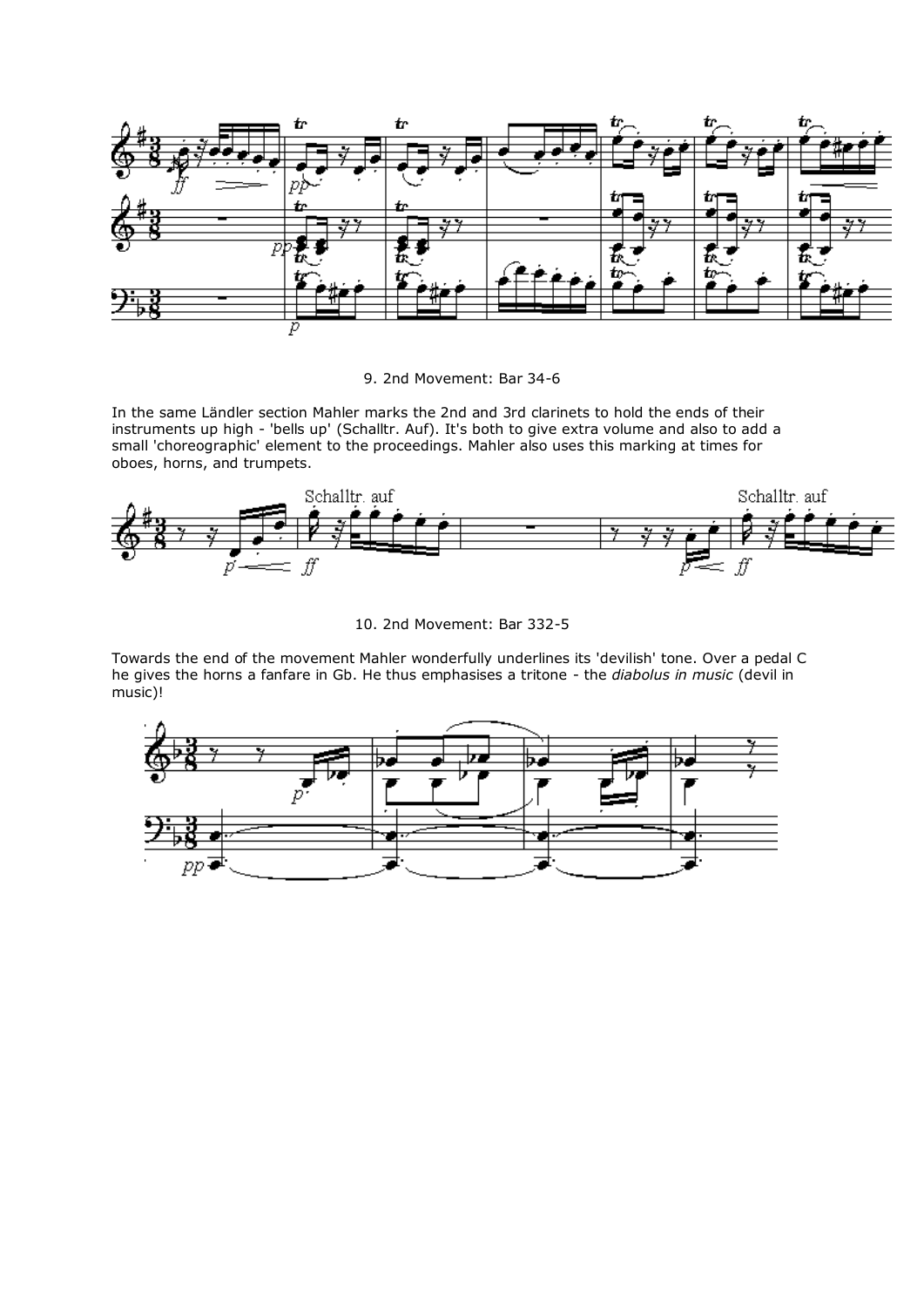## **3rd Movement**

This movement is marked 'Ruhevoll (Poco Adagio)'. Mahler was also known to speak of it as an Andante. What is crucial is that this is not self-indulgent music, but music which flows and sings.

#### 11. 3rd Movement: 1-6

The cellos have the tune at the opening (see the word *espress*). However the dynamic is p or pp and the mood is peaceful, so I would suggest that only a small amount of vibrato is required.



#### 12. 3rd Movement: 89ff/97ff

Again the heavenly peacefulness is broken - this time by painful reminiscences of earthly life. Did I mention that this is all about life after death? Here the trumpet and then the horn play painful descending chromatic scales.



13. 3rd Movement: 278-83

Quite how Mahler takes us to the circus I'll leave you to discover ... but as abruptly as we arrive we are taken away again! The instruction is to change the tempo suddenly, with no prior slowing (something that happens several times in the movement).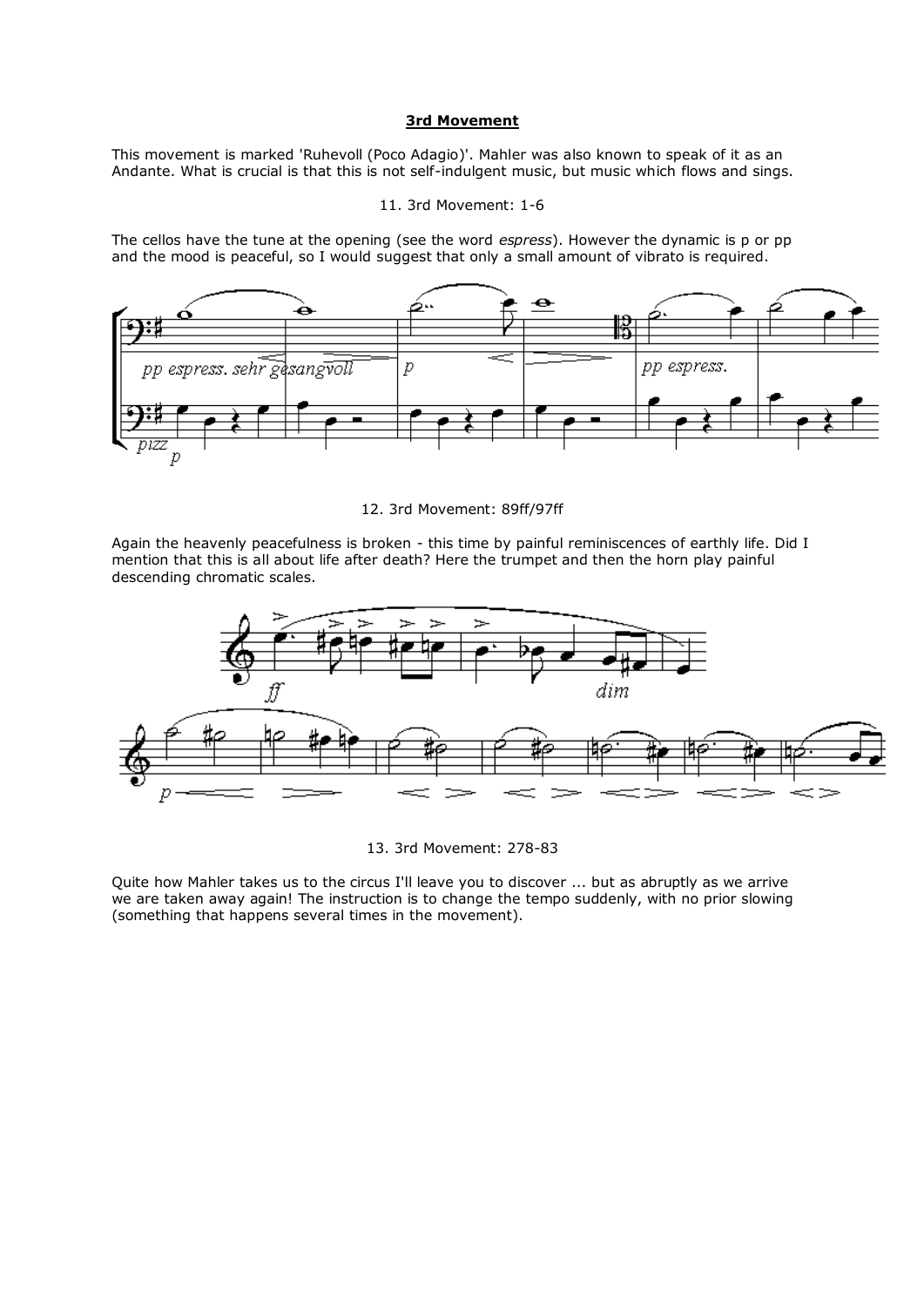

# **14. 4th Movement: Bars 12ff**

The final movement is something of a surprise. It is small scale, and much of it is quiet, reflective, even cheerful. Here is the opening line for the soprano, where she is instructed to sing "with childlike, cheerful expression - quite without parody!". This is the voice of a child in heaven explaining what it's like.

The only recordings we have of Mahler exist on a few piano rolls, the accompaniment to this movement being one of them. Not that Mahler would have necessarily conducted the piece in the same manner he played it, but there must be a certain amount of correlation. One interesting thing is that he plays dotted quaver - semiquaver patterns as if they were double dotted.